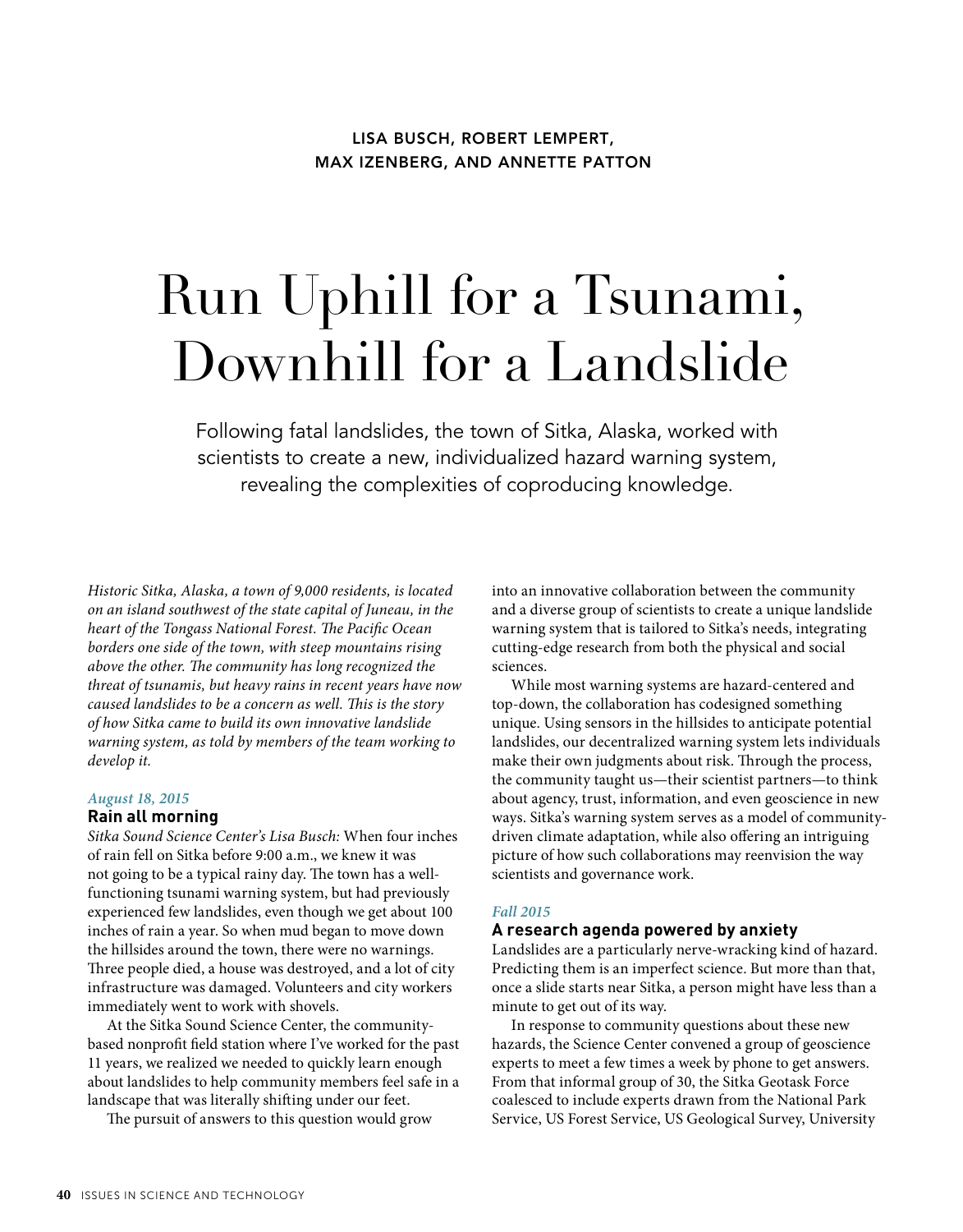

Sitka Sound Science Center employees assess a landslide.

of Alaska, City of Sitka, Alaska State Division of Geologic and Geophysical Services, Sitka Tribe of Alaska, National Weather Service (NWS), and NASA.

In the weeks and months immediately following the August 2015 landslide, new anxieties emerged in our community and prompted new questions. Should we send our children to school on heavy-rain days? Whose responsibility would it be to call a "rain day" and cancel school? What information would we need to be able to predict landslides? How safe are the housing developments in steeply sloped neighborhoods? What will this new concern mean to land values and the availability of insurance?

Angst and anxiety, we soon came to realize, would drive the questions, methodology, and forward momentum of the entire project.

## *September 2017*

## **Building knowledge about a stochastic hazard**

The first workshop sponsored by the City of Sitka was titled "What questions could we answer that would help make people feel less anxious about landslides?" The Science Center briefed the scientists from the Geotask Force to motivate them to focus on the concerns of the town, acknowledge that scientists don't have all the answers, and be prepared to integrate local knowledge.

During the workshop, a representative from NWS encouraged the town to create a landslide warning system. Sitka's tsunami warning system is a siren system activated by the fire chief as advised by the National Tsunami Warning

Center. The idea took hold that we could create a centralized warning system building upon the one established for tsunamis.

However, designing a warning system for landslides is notoriously complicated. Landslide processes are stochastic, meaning that a landslide may occur once in a generation, never, or many times in difficult-to-predict locations. We realized our research needed to combine multiple types of knowledge, spanning wide temporal and spatial scales: scientific knowledge and expertise from the observation of various landscapes, local knowledge of Sitka in the present day, and long-term knowledge of the relationship between people and the landscape over generations. By combining all three types of knowledge, we could improve our understanding of landslide processes, hazards, and human relationships with the natural landscape.

Representatives from the Sitka Tribe of Alaska, the local tribal government, helped with the long-term knowledge by gathering oral histories from Tlingit tribal citizens that revealed a deep history of human migration tied to flooding and natural hazards. As a coastal people, the Tlingit told stories about how settlement selection was driven by proximity to food sources, particularly fish, which could be found in the ocean and rivers. Guided by longstanding Indigenous values that emphasize careful observation of the natural world, people did not traditionally build near landslide zones. The stories revealed that the responsibility of building a house to stand for generations to come required close attention to the natural environment.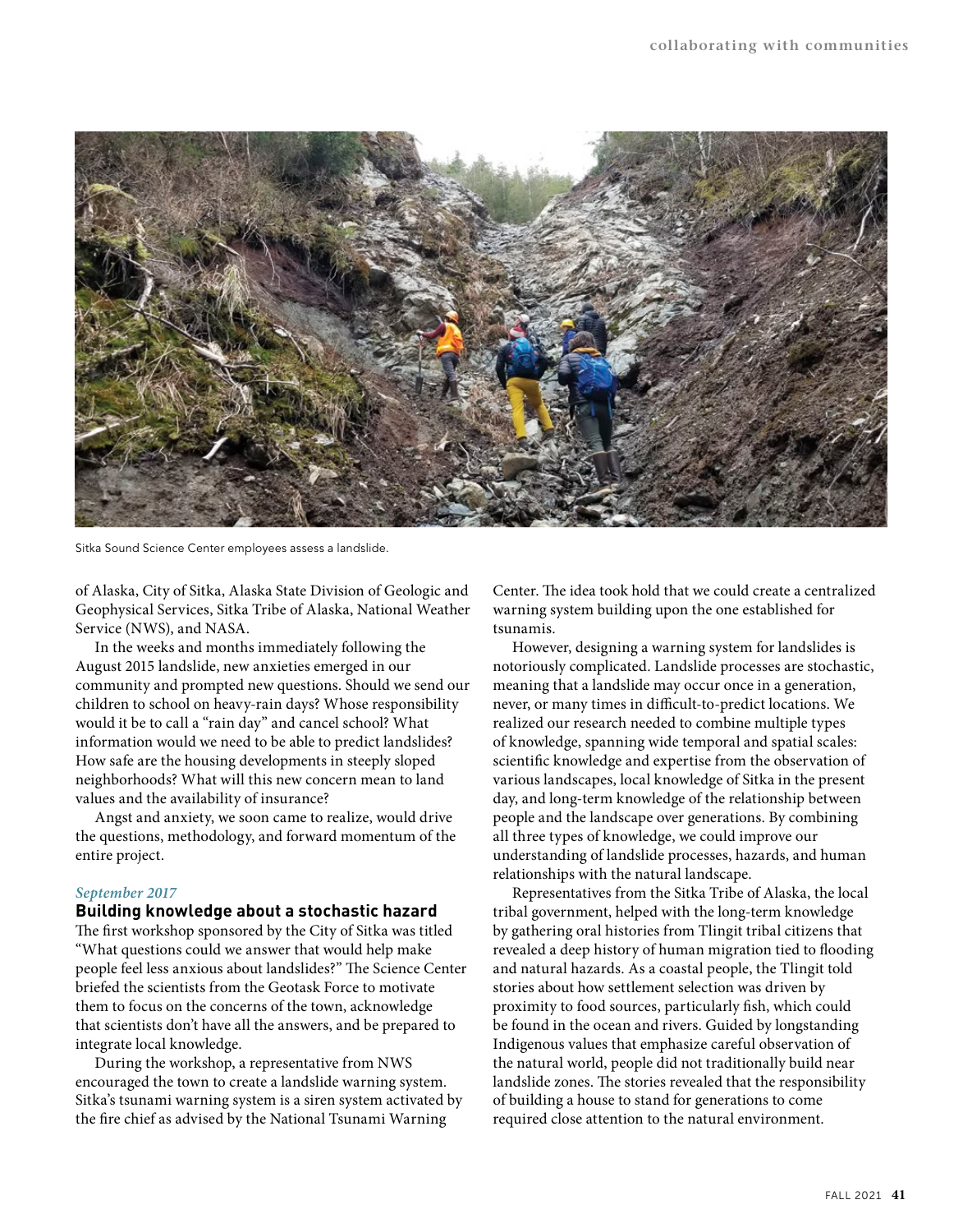#### *February 2018*

#### **Designing a warning system that won't cry wolf**

*Risk management researcher Robert Lempert:* When an opportunity arose to work with Sitka to apply for a grant to build a warning system from the National Science Foundation's (NSF) Smart and Connected Communities Program, I jumped at the chance. Much of my scientific research at the RAND Corporation has focused on informing participatory processes for climate adaptation in large communities such as Los Angeles, in which stakeholders are represented by technical experts. Sitka's need for a warning system provided a rare opportunity to explore directly participatory risk governance with people in a small community.

The Science Center organized a week of meetings and events to increase awareness and advertise our presence in the community. Our team made short presentations to the Sitka Assembly (the city council) and school board, and we were interviewed on the local radio station.

I'm really interested in how scientists can work with communities while ensuring that those communities have agency—both in the questions science asks and how the answers are used. Agency (defined as the capacity to make free choices) is important because determining good and appropriate uses of science depends on what a community values. In the coproduction of science, these needs must be balanced with the need for high-quality science and the independence of scientific inquiry.

Our goal was to learn from the community. Our week of meetings included those with the Sitka Tribe of Alaska,



Sitkans meet in a community workshop to discuss the warning system design, here with a surprise visit from US Senator Lisa Murkowski.

department heads for the City and Borough of Sitka, the fire chief and other emergency planners, and the business community. Each discussion was organized as an open-ended interview, where we asked people what landslide risks they perceived, their sources of information on landslides, how they currently respond to landslide and other risks, what they wanted from a warning system, and what they might want from our project.

And nearly every morning, we went to a local coffee shop, where community members would drop by. As we got to know people in town, we often heard fascinating and heartfelt stories. The town's commercial fishers proudly described the way they self-insure their boats. A resident told us how he survived a landslide on a camping trip: standing outside his cabin, he heard a sound, looked up the hill, and with just 10 seconds of warning managed to outrun the landslide, ending up in the ocean, surrounded by a mass of twisted logs.

From these discussions and our understanding of the scientific opportunities, we began to see a basic structure for an interdisciplinary research project among RAND, the Sitka Sound Science Center, the Sitka Tribe of Alaska, the University of Oregon, and the University of Southern California. We decided to combine geoscience, information science, social science, and risk management components to create a warning system for the town, built on its current hazard warnings, which were centered around the fire chief.

We planned to use geoscience to identify risky moments and deliver a medium-term warning, so people had time to evacuate. We also saw an opportunity to significantly improve landslide prediction by using newly inexpensive Internet of Things moisture sensors placed directly in the hills to determine when local conditions suggested a slide was imminent. Citizen science efforts would provide additional data and further involve the community in the project. And to make sure the word got to all of Sitka's citizens, we planned to use social network analysis to understand how to send warnings by text or social media without leaving anyone out.

Even once we got all of these systems up and running, we would still have to grapple with a big problem with landslide warnings: it's very hard to balance protecting people from harm against inadvertently "crying wolf" with well-meaning but too-frequent warnings. My work, called deliberation with analysis, planned to use landslide risk maps to involve the community in the process of deciding which trade-offs they were comfortable with so that we could incorporate their preferences into the design of the warning.

But the sense that we had more to learn from the community came on our last full day in town, when I realized how differently community members perceived what was at risk from landslides. That day, we met with a group of realtors concerned that an undue focus on landslides would make it harder to get mortgages and insurance, harming the community and its independence. After a spirited discussion,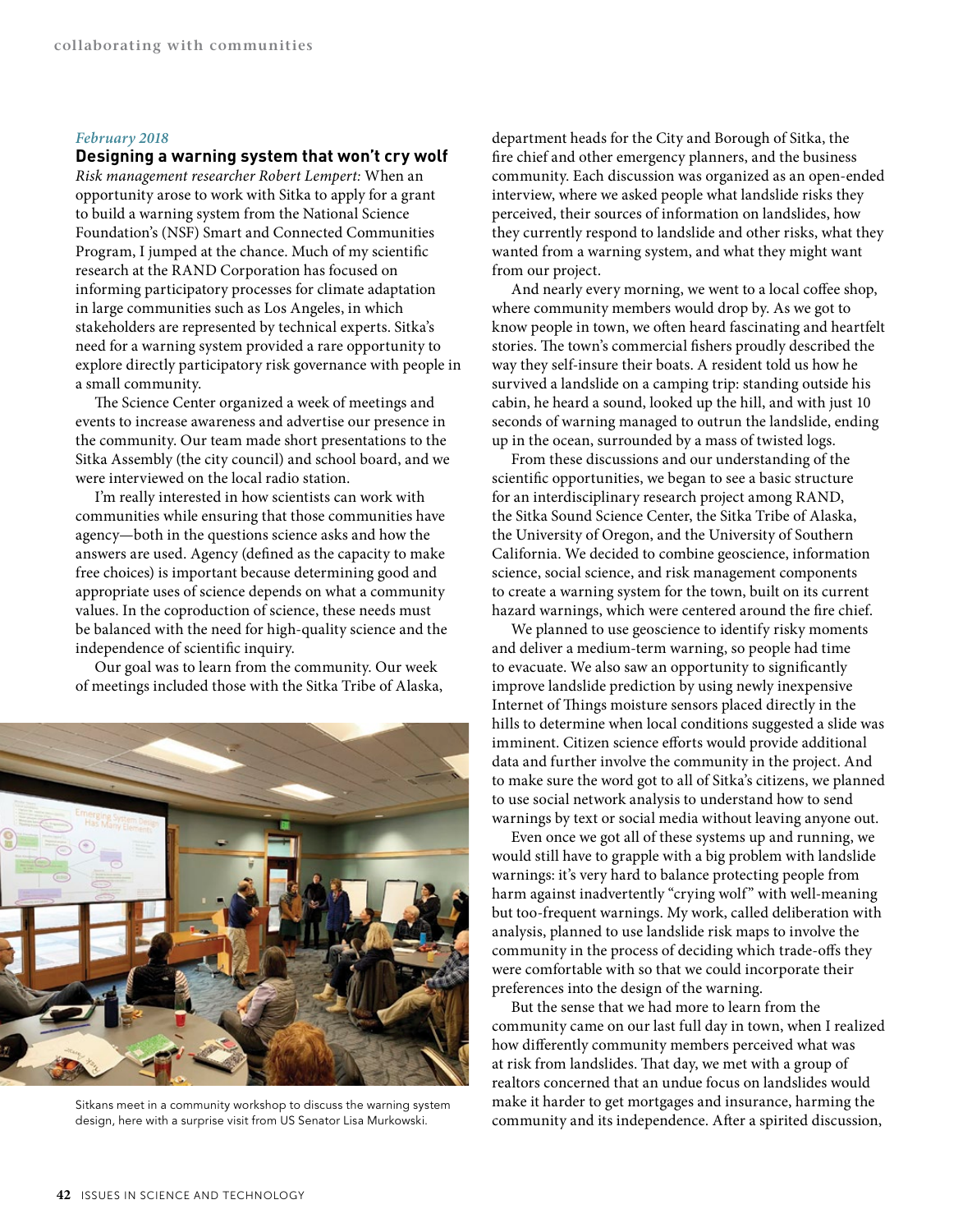



Sitka's informal landslide communication network.

Rainfall and soil hydrology monitoring stations installed around Sitka, including equipment operated by state and federal agencies prior to this project.

the senior member of the group, who had not yet spoken, asked if we recalled the biblical story of Adam and Eve. Too much knowledge, he said pointedly, had expelled the pair from paradise. This Sitkan trusted his fellow residents to make responsible decisions about risk, but worried that outside insurers and bankers would not.

#### **February 2019**

#### **Modeling a skeptical social network**

*Social scientist Max Izenberg:* Soon after NSF funded the project in October 2018, I went to Sitka. I quickly realized that if we wanted to do a good job with the warning, we would need to think as deeply about trust as we do about geo hazards. As a social scientist, I know that a tenet of risk communication is that an effective warning system is redundant and targeted, and disseminated from a credible source. The last part is the most challenging: Credible to whom? Could one person's credible source be dismissed as untrustworthy by another?

What I quickly discovered was that although Sitkans wanted to be sure that future landslides didn't result in tragedies, residents were reluctant to share the names of people in their social networks, which we needed in order to analyze how information flows in the town. This analysis would help us ensure that warning text messages and other outreach methods reached everyone. Justifiably, many Sitkans were suspicious and felt uneasy about our request.

This meant that achieving a comprehensive sample

of all Sitkans and their social networks would be nearly impossible. And given that, could we be sufficiently confident that any insights we gained from a partial survey were up to the task of hazard warnings? Many researchers consider partial network data to be a trade-off. We could either have genuine conversations with Sitkans about their networks and theoretically accept holes in the network, or we could leverage existing data sources and build synthetic models and compromise the human component. In order to apply community-partnered research and social science theory in a meaningful way to Sitkans, building trust was foundational to ensuring quality and relevant insights. Consequently, instead of viewing this as a trade-off, we opted for a third way that did not strictly follow either of the two options. Holding genuine conversations was both a means and an end: by building trust with Sitkans, we were able to unlock a better understanding of the unique social dynamics of Sitka that no model could have ever estimated.

We started by identifying various communities, not only to identify variation in landslide warning system preferences and social networks, but also to build community-level trust. Sitka is home to many overlapping communities, including Alaska Natives, commercial fishermen, former loggers, retirees, and many others. Historical legacies of exploitation and deception as well as contemporary politics have engendered suspicion of "experts" and researchers from the Lower 48. After multiple survey promotion attempts, we were effectively able to map over 60% of Sitka's "informal" landslide communication network.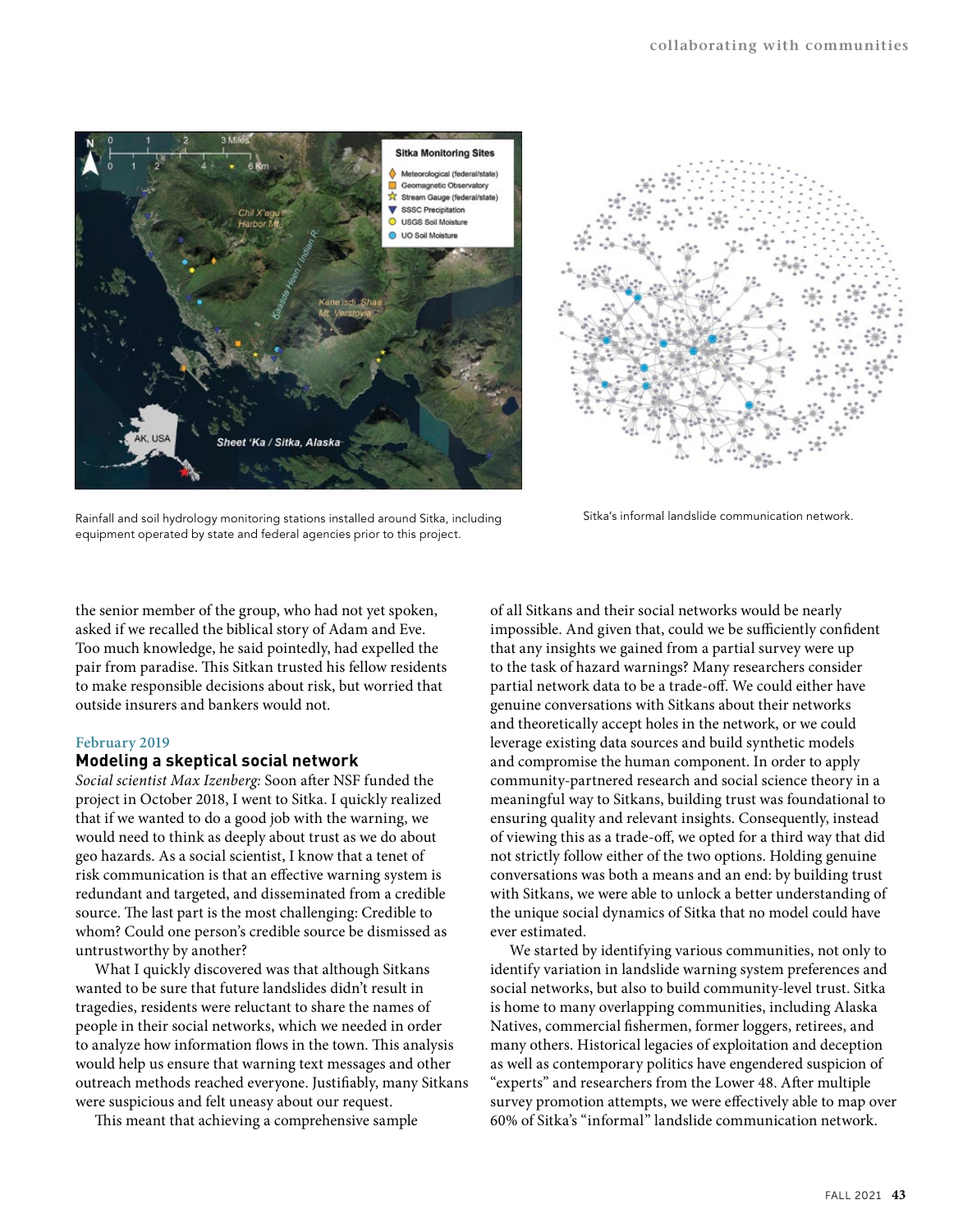In the process of listening and engaging with community members, we were better able to understand their skepticism and identify what aspects of the landslide research initiative community members would find valuable. Spending time in Sitka allowed us to collate diverse forms of knowledge. In line with Alaskans' independent spirit, we wanted to ensure that each Sitkan can rely on receiving landslide risk information in a way that "meets them where they're at." I felt that the communitybased approach to data collection was hardly a trade-off and really helped ensure Sitkans' confidence in our findings.

#### *May 2019*

## **Determining what makes an exemplary warning system**

*Rob Lempert:* With the project in full swing, the project team returned to Sitka for workshops focused on designing the warning system. We used "backcasting" to help community members tell stories about their aspirations for successful warning. Organized into small groups, citizens, local officials, and state and federal scientists imagined that it was the year 2025, and Sitka had become famous for its exemplary landslide warning. What would they say to visitors about what they found most valuable with the system? What would they say about how the

community had come together to create it? This storytelling helped community members articulate their criteria for a successful warning system, which included trustworthiness, low cost, and one designed to avoid confusion. When people heard the alarm, would they know to run uphill for a tsunami or downhill for landslide?

#### *June 2019*

## **Putting sensors in the hills**

*Geologist Annette Patton:* As a geologist, I joined this project to install a prototype hydrologic sensor network on the slopes above Sitka and evaluate landslide hazards. In the town's dramatic, glacially sculpted valleys, my collaborators and I were eager to shake up the rules about who could afford new types of monitoring technology, which we hoped could save lives.

We installed three hydrologic monitoring stations equipped with soil moisture sensors, a groundwater well, a rain gauge, and humidity and temperature sensors. Programmed to take readings every five minutes, they used long-range radio to transmit every observation to a nearby receiver. Best of all, with a hodgepodge of cheap and selfmanufactured components assembled by an engineering student at Oregon State University, they were one-tenth the



A Sitka Sound Science Center employee helps install an experimental soil moisture monitoring site on a hillslope above Sitka.

cost of similar commercially available systems.

What I remember most about that trip was the curious and engaged human landscape of the community impacted by landslides. Sitkans came up to us in the pizza shop with questions about our science. The local radio station interviewed our team, wanting to spread the word about landslide warning systems. Our collaborators at the Science Center and the US Forest Service supported our field installations and created opportunities for us to meet the community.

During one meeting with the police and fire chiefs, they expressed concern about how we planned to structure a warning system. They could envision scenarios in which our models might suggest that landslides were imminent, causing the city to evacuate large areas, yet no landslide occurred. Not only do such mitigation efforts incur substantial financial cost, but false warnings cause a community to lose faith in a system that too often "cries wolf." Furthermore, we realized that even if we correctly forecasted a landslide that had no impacts to people or infrastructure, the residents who evacuated their homes might not consider that a successful outcome. This was when I started to wonder whether the top-down warning system we'd been imagining was the best design.

This moment also made me aware of the importance of identifying how academic metrics of success differ from community needs. As a scientist, I understand that my perspective skews towards unbridled curiosity about the natural world. What are the mechanics of landslide initiation? When *did* glacier ice retreat from this valley?

While the majority of Sitkans share my curiosity on these and other questions, they also have a real stake in the outcomes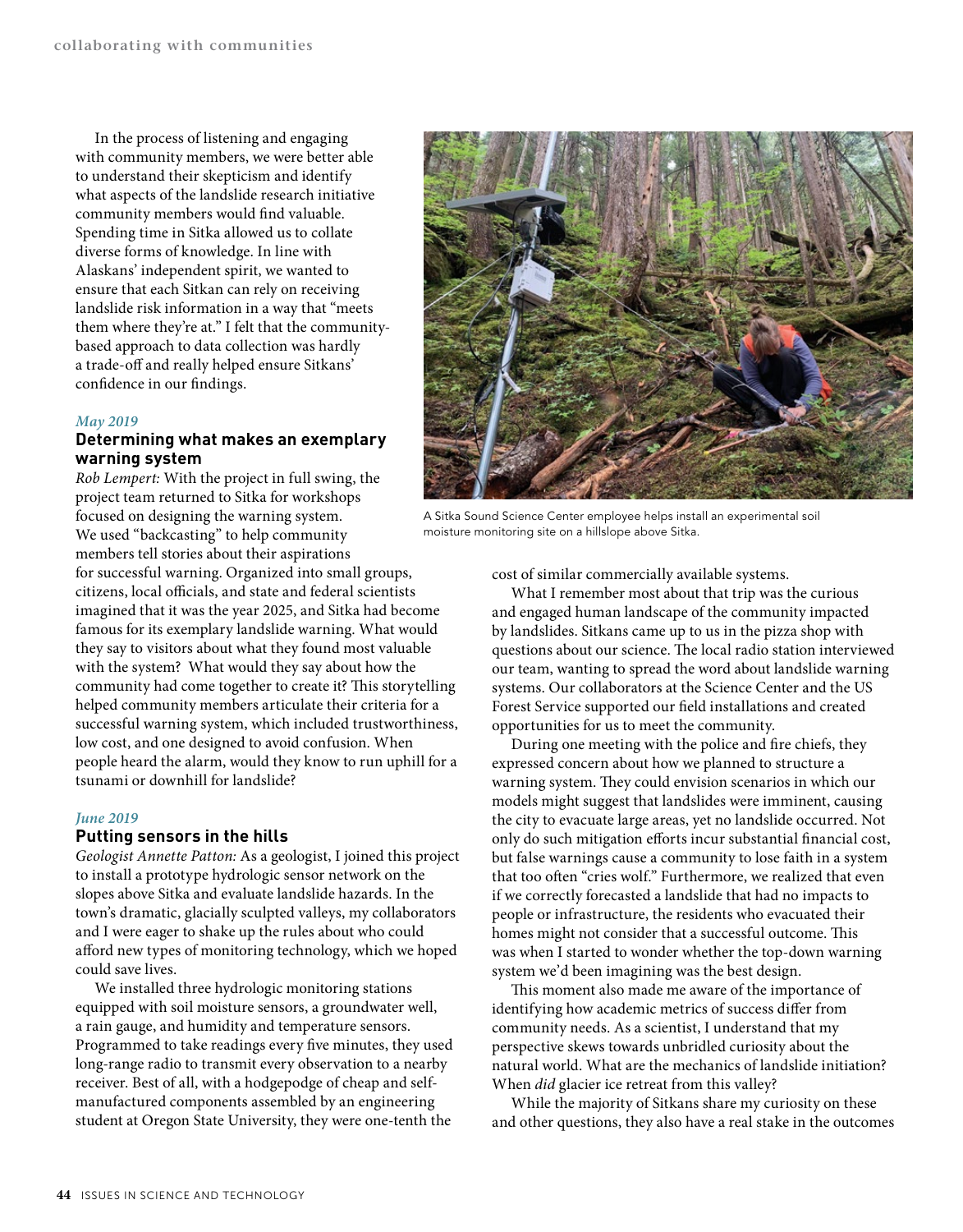of catastrophic events, so they also have a suite of very practical questions: Is my house in a safe place? How about my kids' school? Is *this* storm big enough to cause a landslide? If so, can I react in time to keep my family safe?

These questions inspired us to explore information in new ways. A collaborator produced a model that used topography to predict where landslides might initiate. With his model and the multiple monitoring instruments sprinkled across the hillslopes, we can measure the variability in conditions that influence the likelihood that a landslide will occur. Not only does this work describe the form and processes at play in a complex landscape—satisfying my academic curiosities—but it also indicates how to interpret our measurements for better forecasts. While a zoomed-out view may be frustrating to residents who are concerned about their individual homes or properties, this knowledge allows our team to more effectively communicate uncertainty in hazard and risk and pursue realistic but useful mitigation strategies.

The process of developing knowledge through the collaboration of local residents and scientists has grown over the course of the project. During an interview, a local radio host guided the geoscience team to an unofficial trail that improved access to one of our monitoring sites. Volunteers hosted a network of 10 rain gauges in people's backyards that collect information about how rainfall varies across town during a storm. The local search and rescue team hauled weather station equipment to the top of a mountain. Representatives of the Sitka Tribe of Alaska also helped us by sharing traditional names for places in the land and knowledge of the long history of landscape processes. As a scientist, I love the insights that big data and objective observation can provide, but understanding of a system can also grow through personal experience and generations of community knowledge.

#### *February 2020*

## **A switch to a decentralized design**

*Rob Lempert:* In our second codesign workshop, in February 2020, we dug deeper into what Sitkans wanted in a warning system. Did they want a warning for all landslide risks, or only for some? Where did they draw the line? Risk is felt as much as it is understood, and games can sometimes touch on emotions in a way scientific presentations do not. So we played a game where participants looked at a graph of rainfall and historic landslide data, drew a line showing where they wanted the warning to fall, and then played out a scenario where they had to publicly justify the consequences of their choices. Participants drew cards containing scenarios such as "For the fifth day in a row the landslide warning has gone off, everyone is in the town shelter and they're mad. You're the fire chief, what do you say?"

This game highlighted that while the sensor networks could improve warning accuracy, the system would still be far from perfect. Sometimes a false warning might send families to spend nights in a shelter when no landslide occurred, while a failed warning meant that they'd suffer a landslide without any advance notice. We quickly realized that people were concerned about both under- and over-warning and that they all had very different sensitivities: there was simply no one reasonable place to draw the line.

The next morning, we met in Lisa's conference room at the Science Center to go over our notes. We had been expecting to create a centralized system, with the fire chief looking at data from the sensors, considering the town's preferences, and deciding when to pull the alarm, which might send texts or activate a siren. But now that we understood more about both the geoscience and the town's residents, we could see that the predictions of landslides would be noisy and imprecise, while the townspeople had different feelings about risk. Meanwhile, the town's emergency responders had told us they were reluctant to make the decision to send everyone to a shelter.

Our participatory design process made clear that this town of self-sufficient Alaskans was not comfortable with a landslide warning system in which government officials would order evacuations based on highly imperfect predictions. So we went back to the drawing board to reimagine how we might redesign the warning system to allow individuals to make their own evacuation decisions. This required decentralizing responsibility, while using sensors and other knowledge to get real-time estimates of landslide risk by location and giving every household a way to access this data.

We came out of the meeting with a plan to build a digital data dashboard that combines several geoscience data streams, giving townspeople the ability to make informed, personal decisions about whether to stay at home or leave. The participatory process had completely reenvisioned our project, and now, with the people of Sitka, we would be building a unique warning system, custom-designed for them.

After that meeting, we applied for supplemental funding from NSF to build the dashboard, as well as to study an ongoing community concern—how the growing body of landslide information could impact, or interact with, homeowners' ability to obtain insurance.

## *October 2020*

## **And then came two storms**

*Annette Patton:* In mid-October 2020, colleagues in Sitka told us that two moisture-laden storms were brewing over the Pacific, creating a first big test of our monitoring system. The forecasted rainfall was extreme, on par with previous storms that resulted in landslides in town. The hydrologic monitoring station on Harbor Mountain showed us that the soils were already approaching saturation. Our team had not yet identified a procedure for communicating a warning to the public. But already I saw the data partly as a scientist and partly as a person related to the town. As we anxiously watched